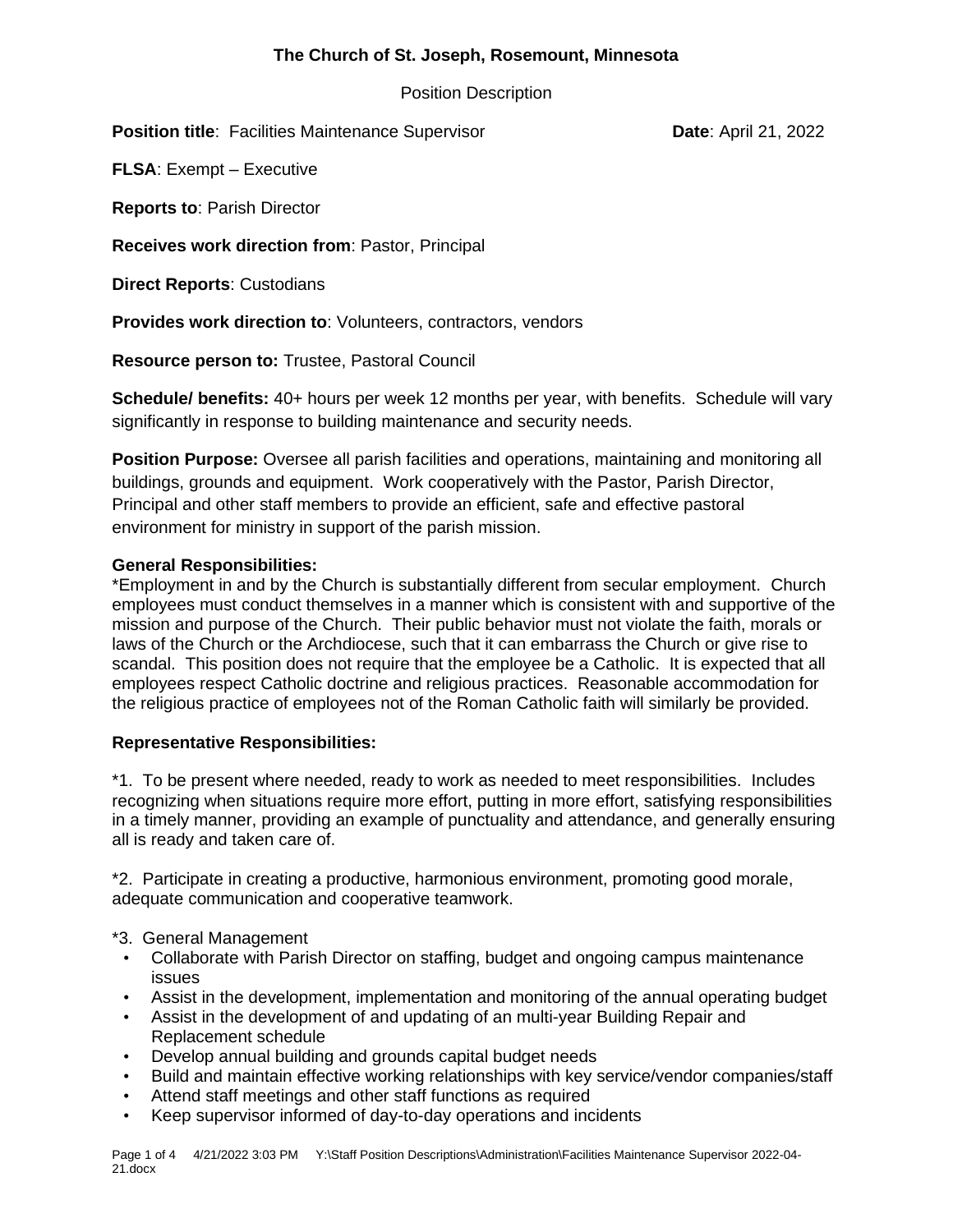- With the approval of the parish director properly engage and oversee contractors and vendors for identified repairs and projects
- \*4. Maintain Major Building Mechanical Systems
- Monitor, maintain and repair HVAC, electrical and plumbing systems
- Monitor, maintain and repair Energy Management systems
- Monitor, maintain and repair Building Security and Safety systems
- Maintain an adequate knowledge of all federal, state and insurance requirements regarding buildings and facilities and ensure proper and adequate implementation for requirements
- Obtain and maintain an adequate knowledge of HVAC, electrical and plumbing systems, energy management systems and building security and safety systems

## \*5. Facility Maintenance

- Conduct daily inspections of facilities and grounds
- Daily review all work orders and address as needed
- Identify any building safety or structural issues and schedule/complete repairs
- Schedule and monitor performance of all contracted building and grounds service providers
- Purchase, maintain adequate inventory and ensure safe storage and usage of all maintenance supplies and equipment
- Review and implement all activity and procedures that ensure the safety of building and grounds usage
- Oversee the care and maintenance of grounds (all seasons), lawns, trees, shrubs, snow removal, etc.
- Manage multiple cemeteries, including all aspects of interments and inurnments and maintenance of cemetery grounds, head stones, columbarium, etc.
- Willing and able to perform custodial tasks in an emergency
- \*6. Preventive Maintenance
- Develop and maintain effective preventive maintenance program increasing the useful life and safety of all building structural and mechanical systems
- Perform, schedule or contract for all required preventive maintenance
- \*7. Staff Supervision
- Provide supervision of custodial staff relative to daily facility inspection and scheduled use of building including setup, cleaning, and minor repair activity
- Provide regular performance management feedback to building monitors
- Schedule staff to meet the building custodial and security requirements

### \*8. Be An Effective Team Member

- Demonstrates reliability Follows through on assignments, consistently completing their set of accountabilities in a timely and collaborative manner.
- Communicates constructively Expresses their thoughts and ideas clearly, directly, honestly and with respect for others and for the work of the team
- Listens actively Absorbs, understands and considers ideas and points of view from other people without debating and arguing every point
- Functions as an active participant Fully engaged in the work of the team and does not sit passively on the sidelines.
- Share openly and willingly Takes the initiative to keep other team members informed to help get the job done and prevent surprises.
- Cooperates and pitches in to help Responds to requests for assistance. Works with others to accomplish any task
- Exhibits flexibility Rolls with the punches and can consider different points of views and compromise when needed.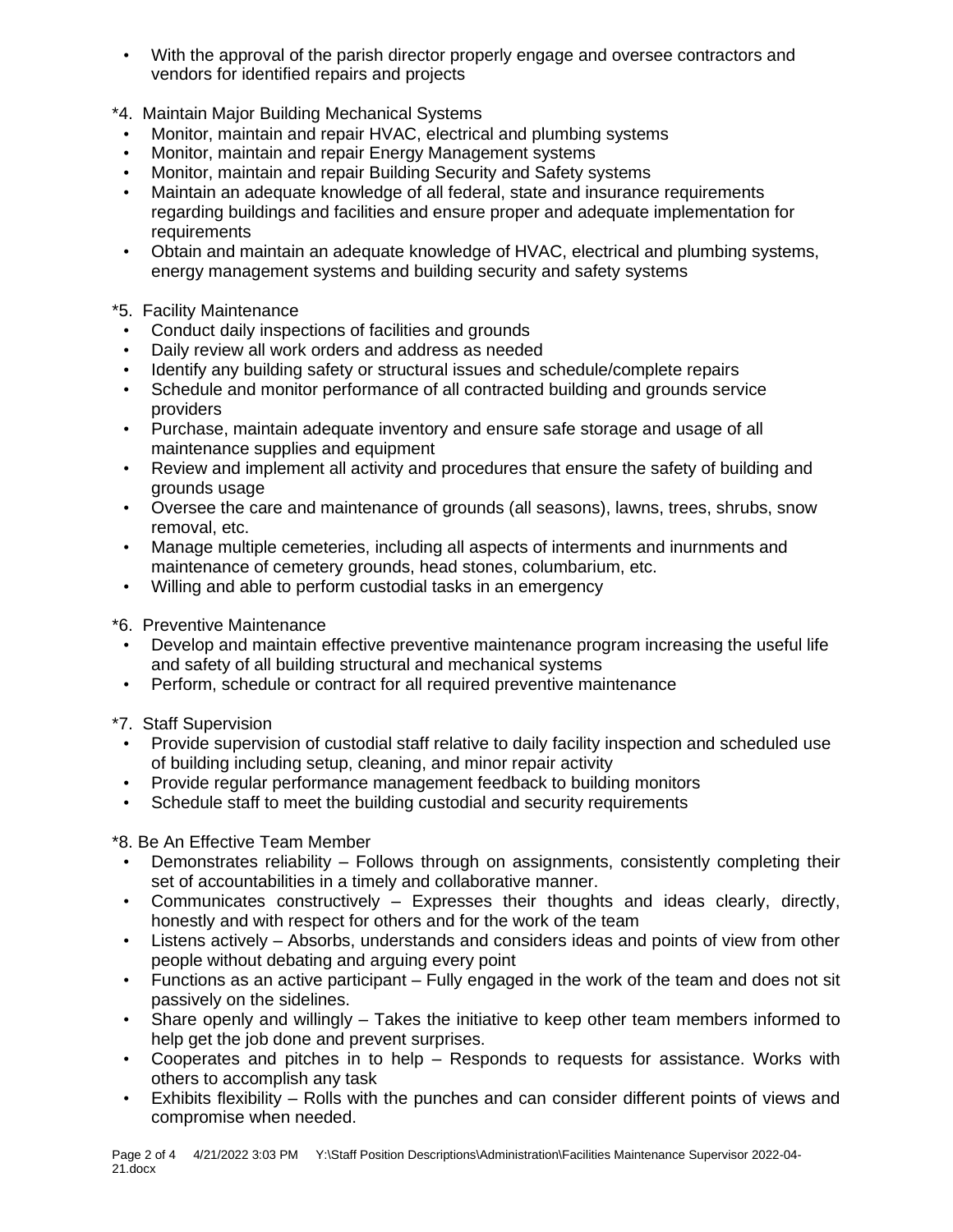- Works as a problem-solver Willing to deal with all kinds of problems in a solutionsoriented manner. A problem-solver, not problem-dweller, problem-blamer, or problemavoider.
- Treats other in a respectful and supportive manner Treats fellow team members with respect and understanding to help get the job done.
- Shows commitment to the team Understands the value of team collaboration and is committed to the success of others.

Other responsibilities: Includes other responsibilities identified as needed by the employee and approved and/or assigned by the supervisor.

The responsibilities listed above are representative responsibilities intended to describe the general nature and level of work performed by a person assigned to this position. It is not intended to be an exhaustive list of responsibilities and qualifications required by the position. More detailed listings of duties and tasks may be outlined in supplemental documents such as the code of conduct, employee handbook, and similar documents.

# **Responsibilities identified with "\*" are essential functions of the position.**

**Employee:** I have reviewed this job description and agree it is an accurate representation of the responsibilities of my position. I understand that as the organization's needs change, my position description will change.

Signature Date Date Contract and the Date Date Date Date Date

**Supervisor:** I have reviewed this job description and agree that it is an accurate representation of the responsibilities performed in this position.

\_\_\_\_\_\_\_\_\_\_\_\_\_\_\_\_\_\_\_\_\_\_\_\_\_\_\_\_\_\_\_\_\_\_\_\_\_\_\_\_\_\_\_\_\_\_\_\_\_\_\_\_\_\_\_\_\_\_\_\_\_\_\_\_\_\_\_\_\_\_\_\_\_\_\_\_

Signature Date Date Contract and the Date Date Date Date Date

# \_\_\_\_\_\_\_\_\_\_\_\_\_\_\_\_\_\_\_\_\_\_\_\_\_\_\_\_\_\_\_\_\_\_\_\_\_\_\_\_\_\_\_\_\_\_\_\_\_\_\_\_\_\_\_\_\_\_\_\_\_\_\_\_\_\_\_\_\_\_\_\_\_\_\_\_